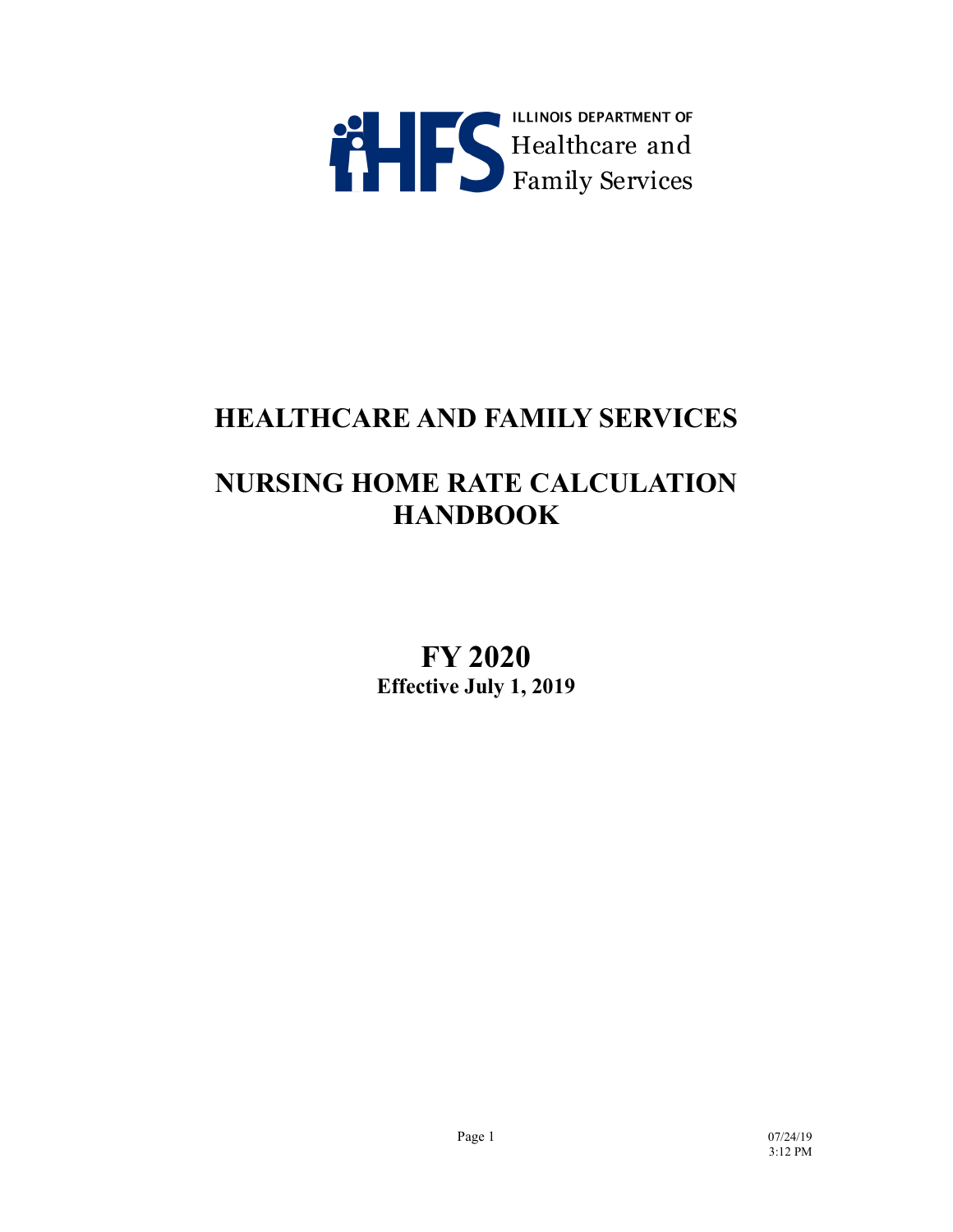# **INTRODUCTION**

This packet is designed to assist facilities in calculating July 1, 2019 support and nursing reimbursement rates. (Your capital component has not changed from your last rate notice.) It contains step-by-step instructions for calculating your support and nursing rates. There may be a difference of one or two cents between the rates that have been calculated and the rates issued by HFS. This is due to differences in the way decimal fractions are handled.

## **REIMBURSEMENT SYSTEM FOR NURSING FACILITIES** *GENERAL DESCRIPTION*

# Key Features

The Illinois reimbursement system for nursing facilities is a prospective system; that is, the rates are set for each facility for a subsequent rate period. The rates remain in effect for the rate period and there is no retroactive reconciliation of rates to actual expenditures during the rate period.

The reimbursement rates are facility specific. Individual rates are set for each nursing facility, taking into account such factors as, individual facility costs, variations in patient case mix, geographical location, and other facility characteristics such as occupancy level.

Illinois uses a case mix or patient need based system to establish the direct care payment rate. The direct care rate is based on a measure of a nursing facility's patient case mix, which reflects the individual needs of patients within the facility and the actual services being provided to the patients. A quarterly MDS assessment for each Medicaid-eligible resident is used to determine the average patient need and service levels within each nursing facility. This provides the basis for determining the direct care reimbursement rate.

# Components of the Reimbursement Rate

The reimbursement rate has three components:

- 1. Nursing and Direct Care Component
- 2. Support Service Component
- 3. Capital Component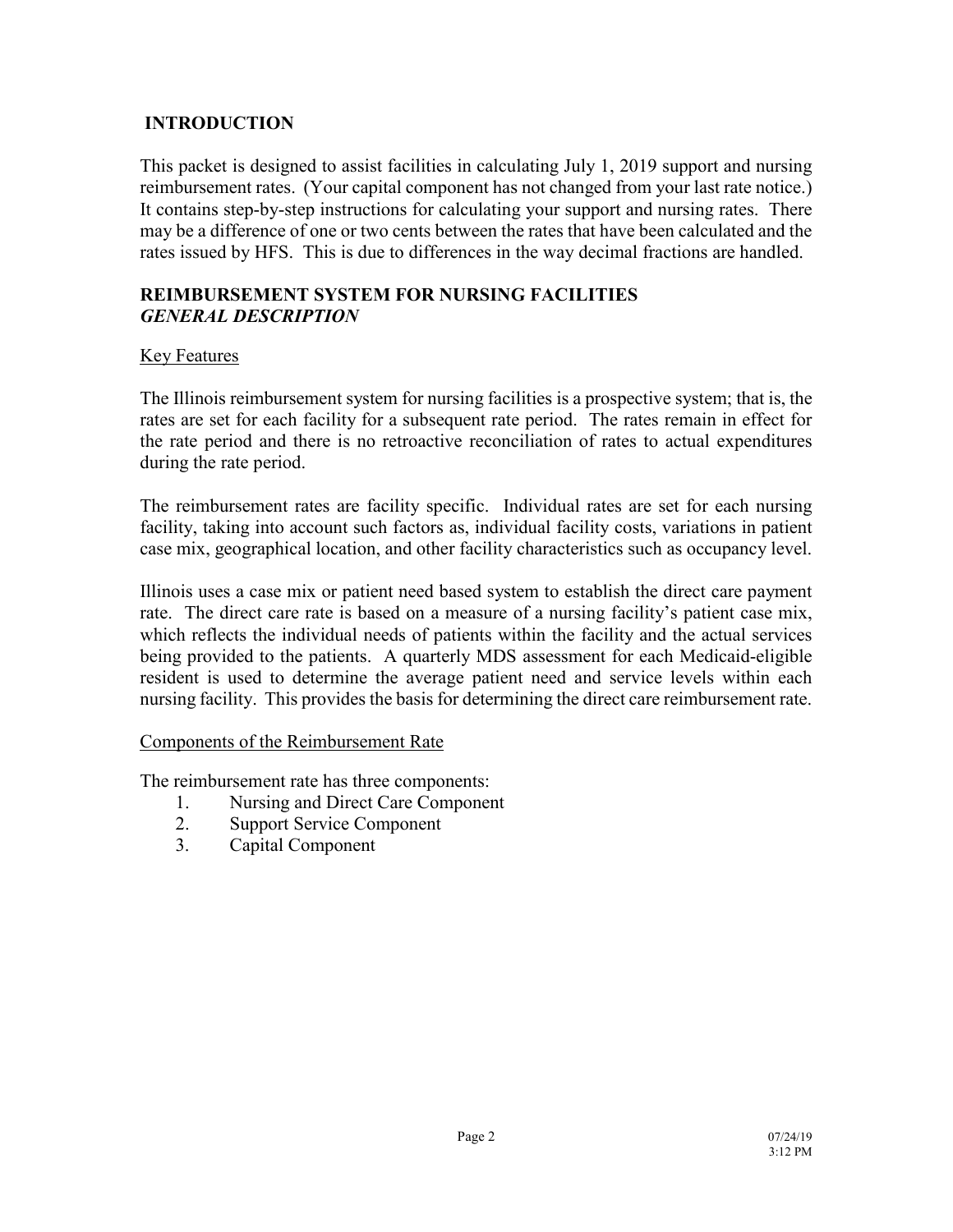# Nursing and Direct Care Component

The nursing and direct care component covers costs associated with direct care, nursing, and other group care related health and treatment services. The rate includes payment for assisting patients in meeting basic functional and special health needs and for rehabilitative and restorative nursing care.

The facility rate is based on an OBRA MDS assessment for each Medicaid-eligible resident, which is completed initially upon admission and then quarterly for the duration of the resident's stay in the LTC facility. Medicare RUG-IV 48 group designations are determined for each patient and the CMS published Case Mix weights are compiled to determine the case mix for each facility**.** The facility average case mix is multiplied by the regional wage factor for the facility and by the statewide base rate. This is the facility's MDS base rate.

The statewide RUG-IV nursing base per diem rate effective on July 1, 2019 is \$85.25.

The add-on for each Alzheimer/Dementia resident as determined by I4200 and I4800 is \$0.63.

The add-on for each SMI resident in the lower 4 RUG groups as determined by S1200 A-I is \$2.67.

The add-on for each Traumatic Brain Injury resident is \$5.00. Rule 147.335 may be found at<http://www.ilga.gov/commission/jcar/admincode/089/089001470003350R.html> .

Effective 7/1/19, per Public Act 101-0010, a per diem add-on of \$4.55 will be added to the direct care per diem rate.

A facility's rate depends on the patient need and service levels and the geographic location of the facility. Nurse aide training is reimbursed through separate systems.

The MDS data used by the Department to set the reimbursement rate may be used to conduct validation reviews. Such reviews may be conducted electronically or onsite in the facility. Nursing component rates may be adjusted based on the findings. Rules concerning Minimum Data Set On-Site Reviews may be found at: <http://www.ilga.gov/commission/jcar/admincode/089/089001470003400R.html>

#### Support Services Component

The support service rate covers the general service and administration costs associated with residential care. It includes costs of food, laundry, housekeeping, utilities, maintenance, administration, insurance, dietary, and general office services. These are costs that do not vary significantly with varying patient need levels.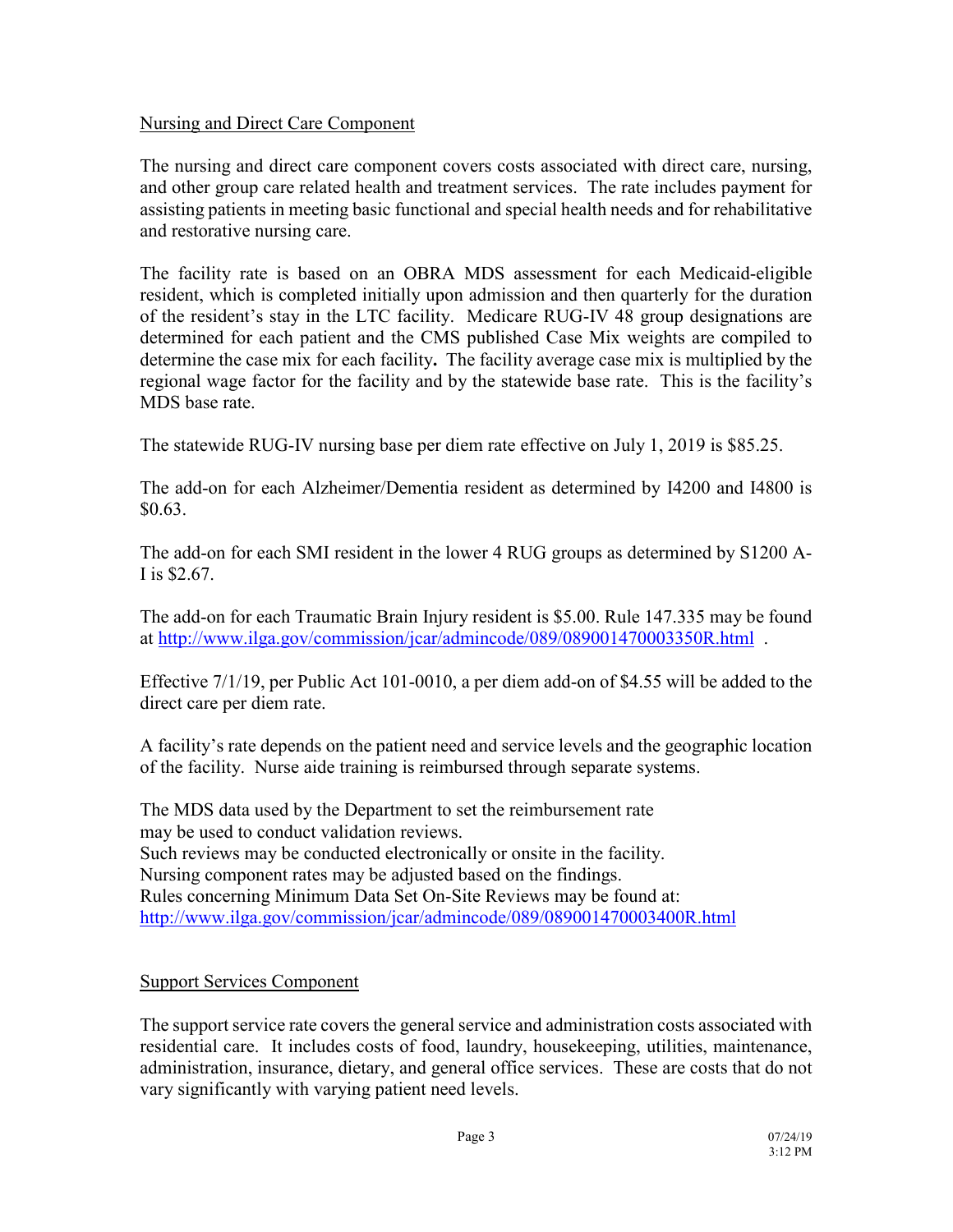Allowable costs for each facility are compiled from the facility cost report and updated to the rate year using various updating factors. The per diem per capita cost for each facility is derived and these costs for all facilities within designated geographic regions of the State are ranked from highest to lowest. The cost value at the  $75<sup>th</sup>$  percentile is set as the ceiling for payment.

Facilities with per diem costs at or above the 75<sup>th</sup> percentile ceiling are reimbursed at a level equal to the  $75<sup>th</sup>$  percentile value. Facilities having per diem per capita costs below the 75th percentile receive their full per diem per capita cost, plus a profit payment. The profit payment serves as an incentive for efficient and economic operation of the facility.

## Capital Component

The capital rate provides reimbursement for the capital costs that include mortgage interest and asset depreciation but does not use these "costs" in the rate calculation. The rate is calculated based upon a blending of

- 1) The inflated historical cost per bed of the building
- 2) The uniform cost per bed for all facilities in the same age and region.

This blended value per bed is multiplied by a rate of return on investment and converted to a per diem value. A standard amount is added for equipment, vehicle and working capital interest costs. Additionally, an inflated real estate tax cost per diem is added to arrive at the total capital rate.

The capital component methodology and rate are not being changed at this time. They will remain at the amount as reported on your last rate notification.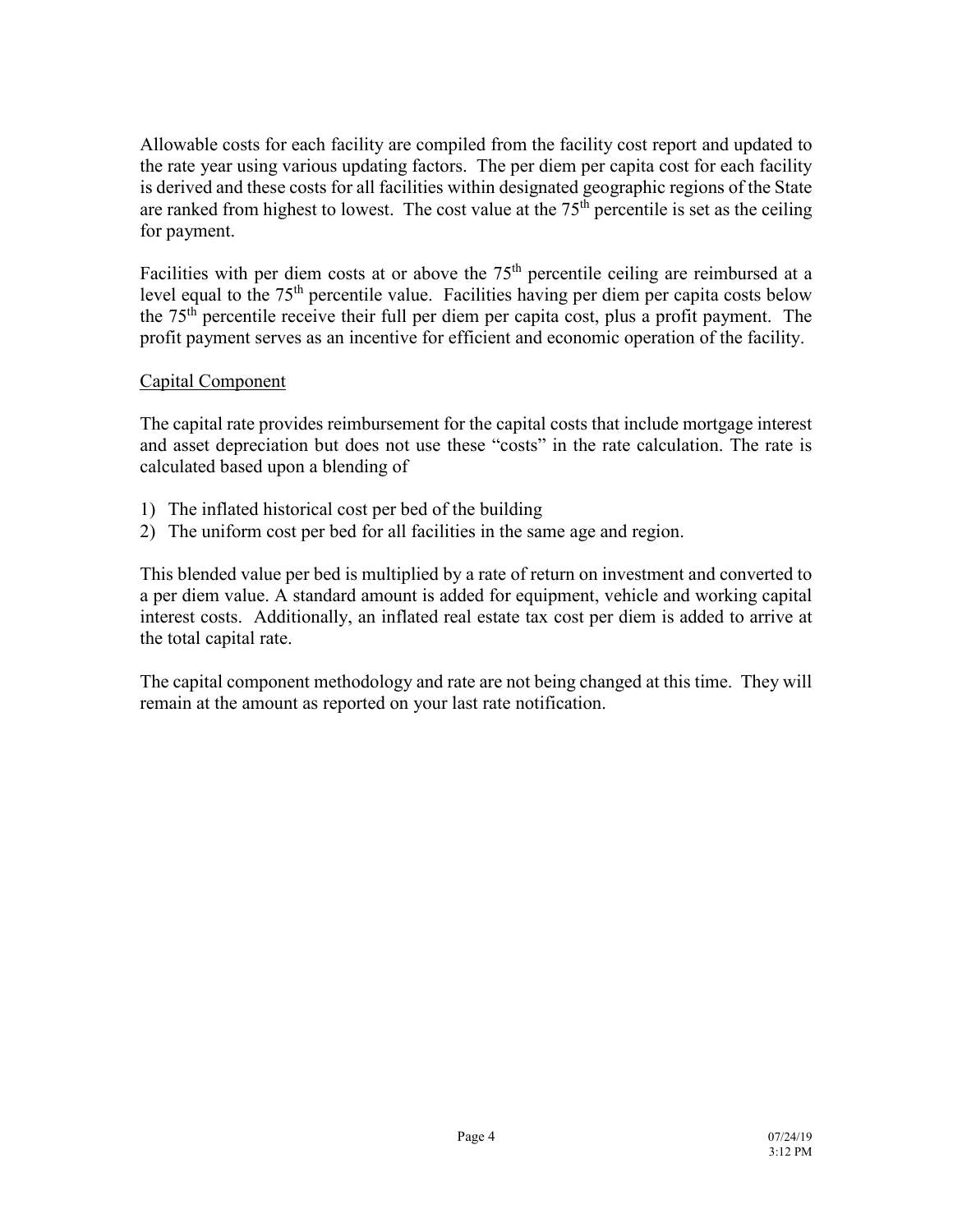# N U R S I N G CALCULATION

# 07/01/2019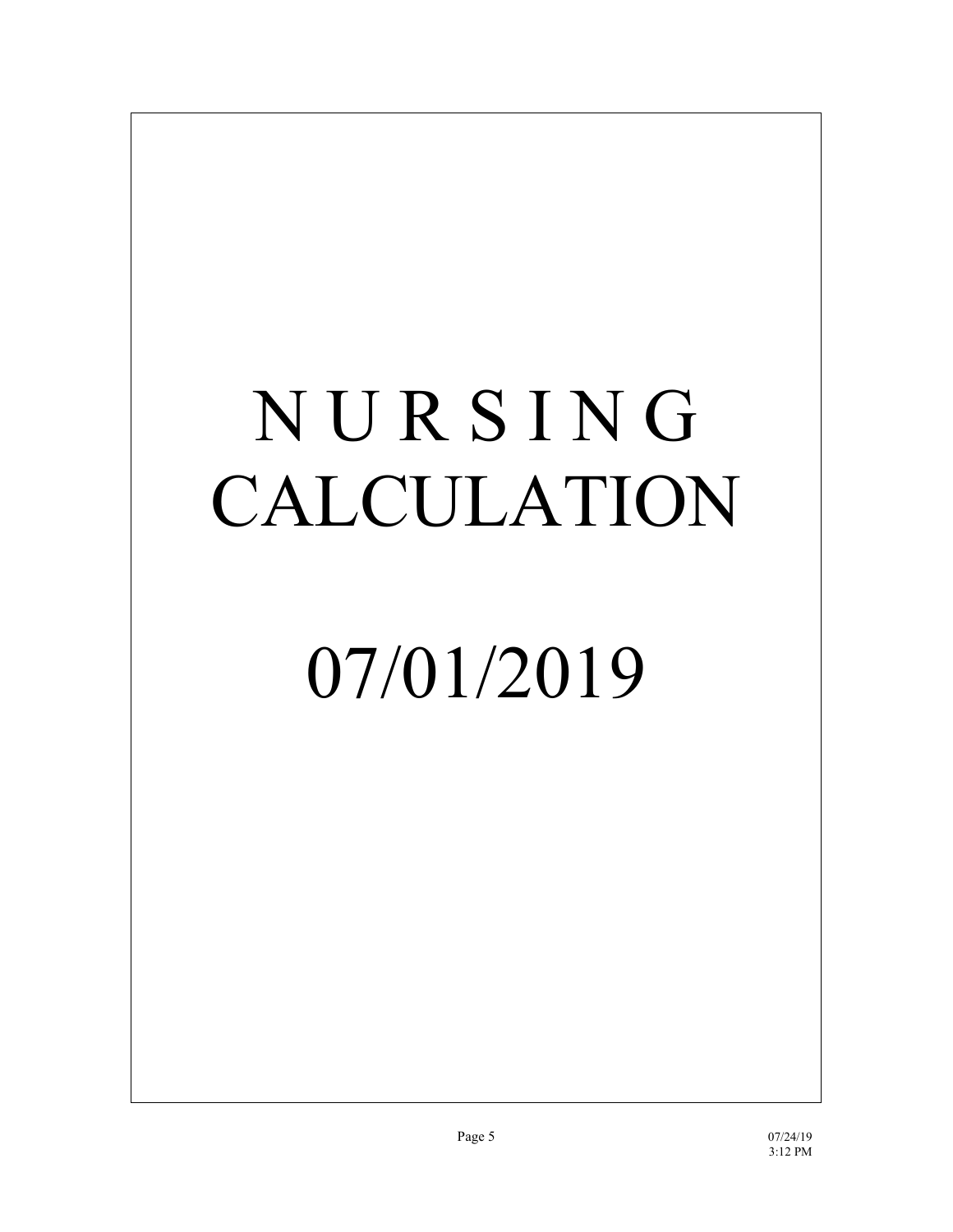## July 1, 2019 CALCULATION OF NURSING RATE

This part of the packet is for calculating the nursing rate effective July 1, 2019. The MDS nursing rate is based upon the Medicaid eligible residents in the facility on March 31, 2019 as determined by the Medicaid Management Information System (MMIS) on May 31, 2019, using the most recent MDS OBRA (A0310A=01, 02, 03, 04, 05, 06) assessment in the quarter ending 3/31/2019. Residents for whom MDS resident identification information is missing or inaccurate, or for whom there is not a current MDS assessment for the quarter shall be placed in the lowest acuity level for calculation purposes.

To calculate your nursing rate, you will need to:

- Step 1: The statewide base rate in effect for 07/1/2019 will be \$85.25.
- Step 2: Determine regional wage factor for the facility from Table 1 based upon the facility's Health Service Area as determined by Illinois Department of Public Health.
- Step 3: Determine the case mix weights for all Medicaid eligible residents based on the RUG-IV 48 group status of each resident. Calculate the sum of the case mix weights for all Medicaid eligible residents. See Table 2 for the CMS published Case Mix weights.
- Step 4: Determine the total number of Medicaid eligible residents.
- Step 5: Calculate the facility average case mix by dividing the total in Step 3 by the total in Step 4.
- Step 6: Calculate the facility MDS based nursing rate by multiplying \$85.25 in Step 1 and the regional wage factor in Step 2 and the facility average case mix in Step 5.
- Step 7: Calculate the Alzheimer/Dementia add-on by taking the sum of the number of Alzheimer/Dementia residents from the MDS verification list and dividing it by the total number of Medicaid Eligible residents in Step 4 and then multiplying the product by \$0.63.
- Step 8: Calculate the SMI add-on for residents in the low 4 RUG groups by taking the sum of the number of SMI residents in the low 4 RUG groups from the MDS verification list and dividing it by the total number of Medicaid Eligible residents in Step 4 and then multiplying the product by \$2.67.
- Step 9: Calculate the TBI add-on by taking the sum of the number of Traumatic Brain Injury residents from the MDS verification list and dividing it by the total number of Medicaid Eligible residents in Step 4 and then multiplying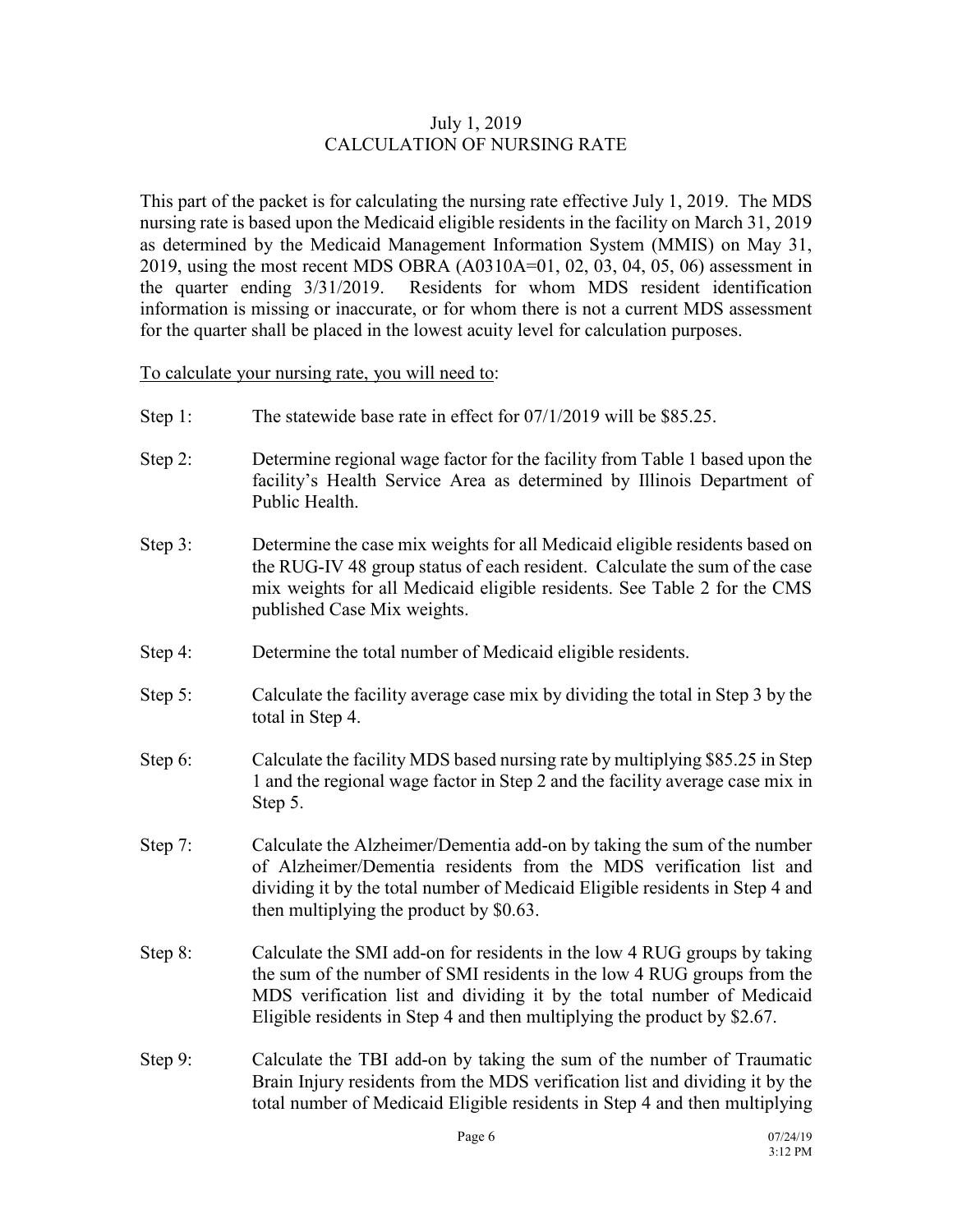the product by \$5.00.

- Step 10: Effective 7/1/19, per Public Act 101-0010, a per diem add-on of \$4.55 will be added to the direct care per diem rate.
- Step 11: The Facility calculated MDS nursing rate is the sum of Step 6 plus Step 7 plus Step 8 plus Step 9 plus Step 10.

Table 1 -- Regional Wage Factors

| <b>HSA</b> | Regional Wage Factor |
|------------|----------------------|
| 1          | 0.9401               |
| 2          | 0.8677               |
| 3          | 0.8752               |
| 4          | 0.8903               |
| 5          | 0.8463               |
| 6          | 1 0600               |
| 7          | 1 0600               |
| 8          | 1.0576               |
| 9          | 1 0472               |
| 10         | 0.9145               |
| 11         | 0 9420               |

| Table 2 -- Federal Case Mix Weights as published by CMS |
|---------------------------------------------------------|
|---------------------------------------------------------|

| RUG-IV 48 Group Category | Federal Weight as published by CMS |
|--------------------------|------------------------------------|
| PA1                      | 0.45                               |
| PA <sub>2</sub>          | 0.49                               |
| BA1                      | 0.53                               |
| BA <sub>2</sub>          | 0.58                               |
| CA1                      | 0.65                               |
| PB1                      | 0.65                               |
| P <sub>B2</sub>          | 0.70                               |
| CA2                      | 0.73                               |
| B <sub>B1</sub>          | 0.75                               |
| B <sub>B2</sub>          | 0.81                               |
| <b>RAA</b>               | 0.82                               |
| CB1                      | 0.85                               |
| PC1                      | 0.85                               |
| PC <sub>2</sub>          | 0.91                               |
| CB2                      | 0.95                               |
| LB1                      | 0.95                               |
| CC <sub>1</sub>          | 0.96                               |
| LC1                      | 1.02                               |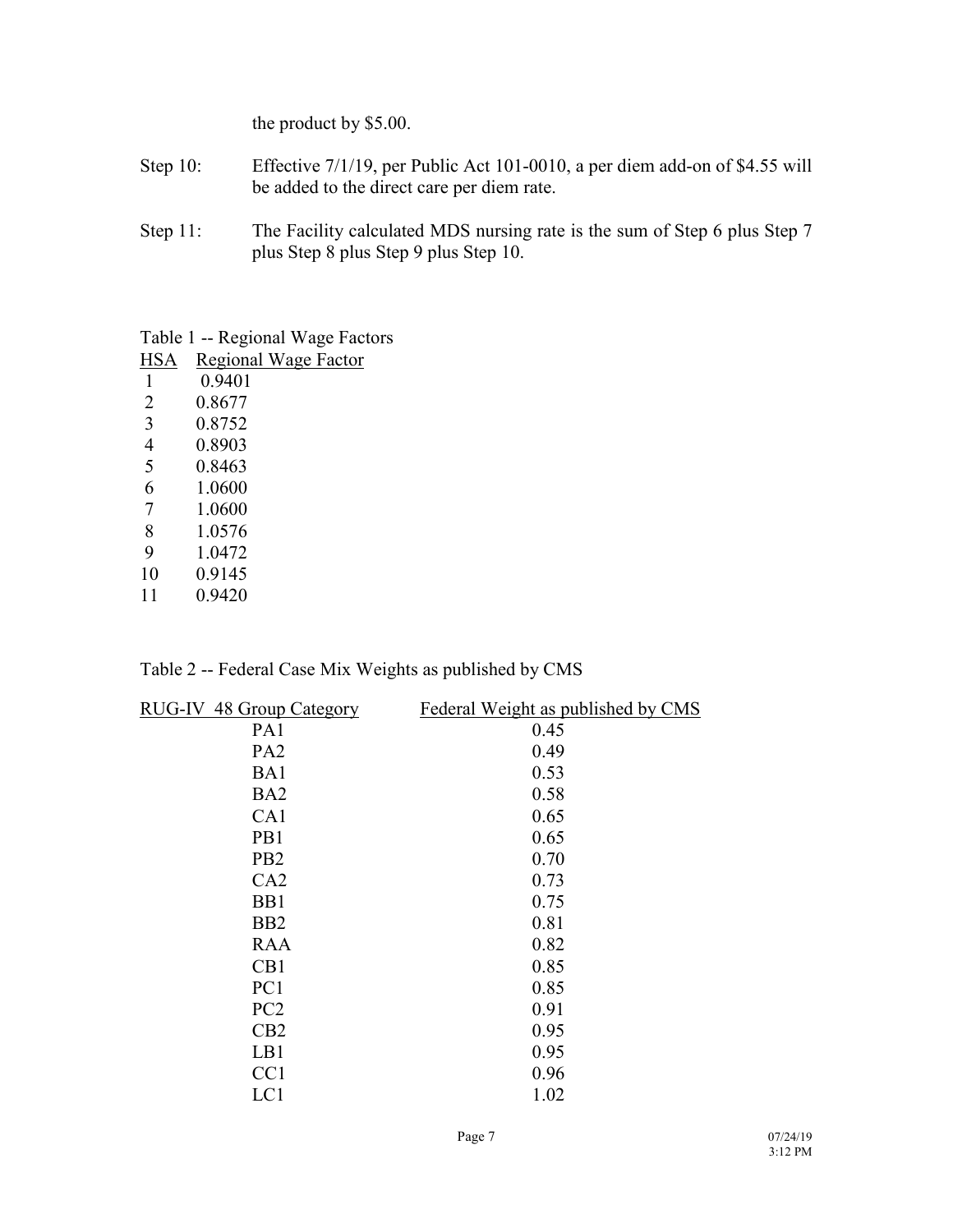| Federal Weight as published by CMS |
|------------------------------------|
| 1.06                               |
| 1.08                               |
| 1.10                               |
| 1.15                               |
| 1.15                               |
| 1.17                               |
| 1.21                               |
| 1.21                               |
| 1.22                               |
| 1.23                               |
| 1.25                               |
| 1.25                               |
| 1.26                               |
| 1.29                               |
| 1.30                               |
| 1.33                               |
| 1.36                               |
| 1.39                               |
| 1.47                               |
| 1.54                               |
| 1.55                               |
| 1.57                               |
| 1.58                               |
| 1.61                               |
| 1.65                               |
| 1.69                               |
| 1.88                               |
| 2.22                               |
| 2.23                               |
| 3.00                               |
| 0.45                               |
|                                    |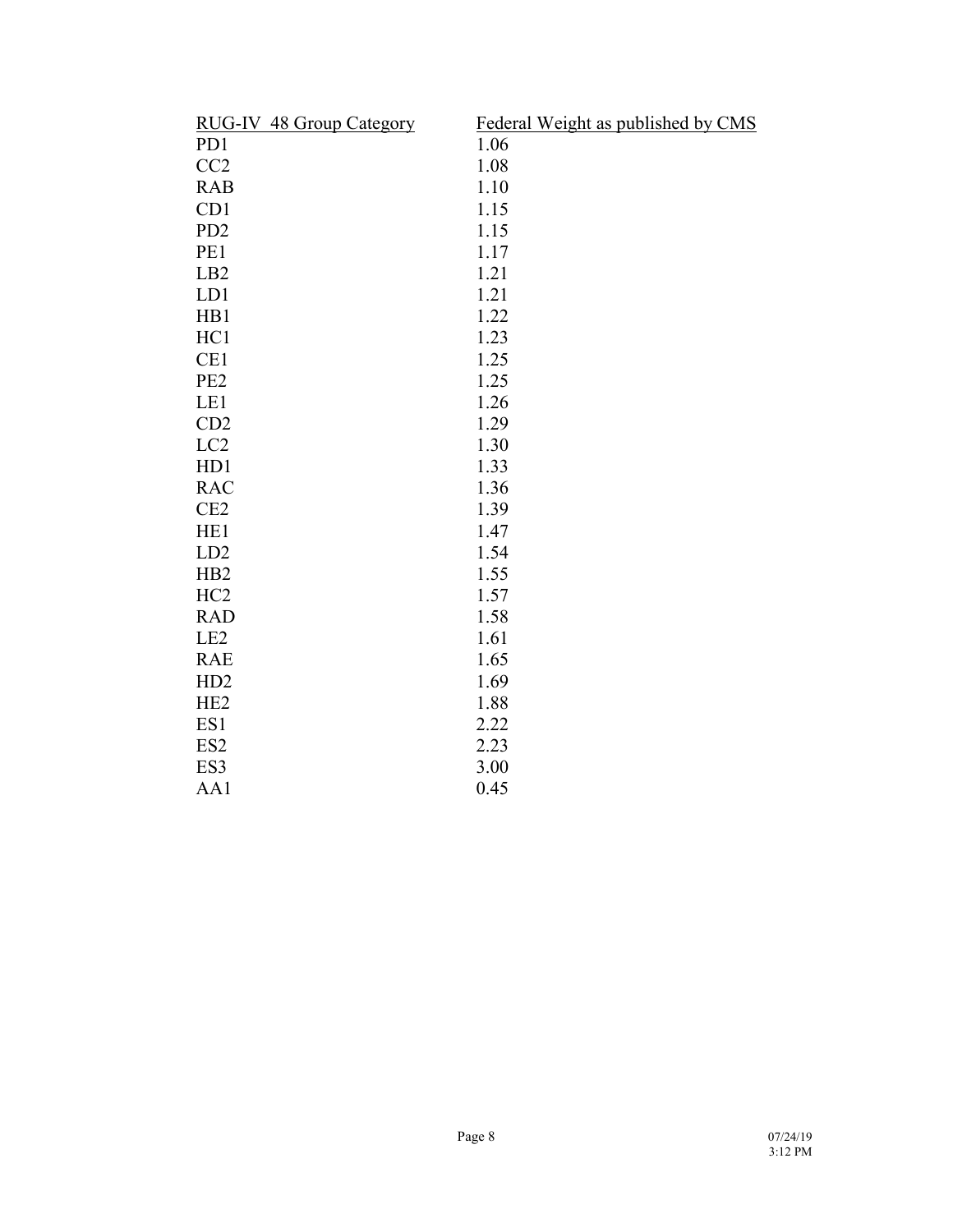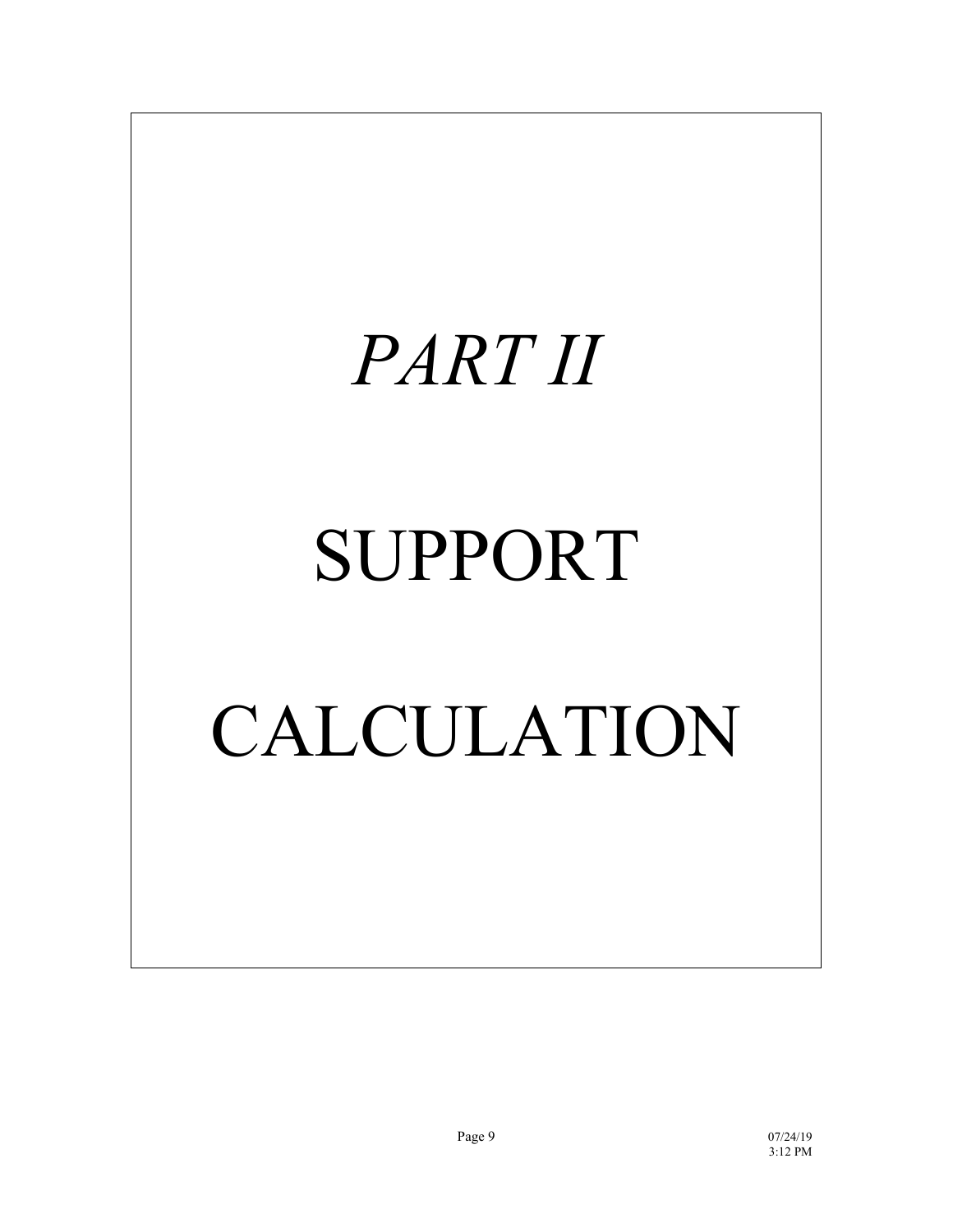# *FISCAL YEAR 2020* **CALCULATION OF SUPPORT RATES**

This part of the calculation packet is for calculating your support rate. The rate is based on adjusted costs from your latest cost report on file with the Department as of March 31, 2015. You need to make sure you have adjusted your cost report to reflect any changes made by the field auditors or by the Bureau of Health Finance during the desk audit process. Audit adjustments made to Schedule V of the cost report should be posted to Column 9 of Schedule V (unless otherwise indicated) and the revised totals in Column 10 should be used in calculating your reimbursement rate. Each facility has been notified by mail of any adjustments made by the Bureau of Health Finance.

Unless otherwise specified, all line numbers refer to Schedule V of your 2014 or 2013 or 2012 cost report.

# *INSTRUCTIONS AND CALCULATION STEPS*

# STEP I Adjust Support Service Costs to Include Correct Amounts of Fringe Benefits and Payroll Taxes.

Fringe benefits and payroll taxes are reported as a lump sum under General Administration expenses on your cost report (Page 3, Column 10, Line 22). You will need to take this amount out of General Administration expenses and calculate the correct portions of this lump sum to be added to your General Services and General Administration expenses. This is done by proration.

# A. General Services:

- 1. Determine the proportion of general services wages to total wages.
- 2. Multiply the total lump sum fringe amount by this proportion to get the fringe amount for General Services.
- 3. Add the proportioned fringe amount to your total general service expenses to get your new total general services cost.

Take  $\$\$  G.S. Wages (Column 1, Line 8) Divide by \$ Total Wages (Column 1, Line 45) Equals  $X \$  Total Fringe (Col. 10, Line 22) =  $\$ Plus Total General Services (Col. 10, Line  $8$ ) +  $\$$  $NEW TOTAL GENERAL SERVICES COST =  $$$$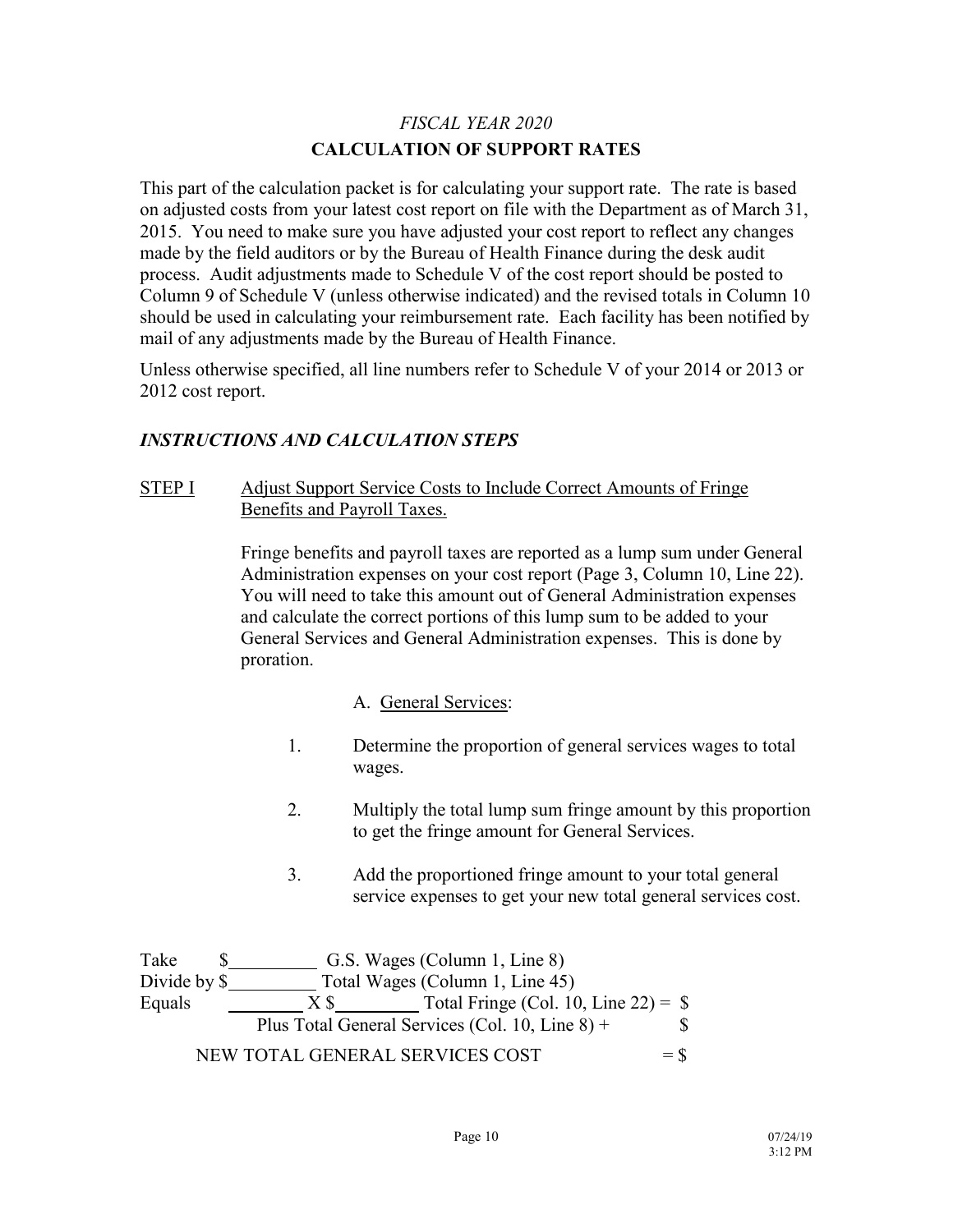- B. General Administration:
- 1. Determine the proportion of General Administration wages to total wages.
- 2. Multiply the total lump sum fringe amount by this proportion to get the fringe amount for Gen. Adm.
- 3. Add the proportioned fringe amount to your total General Administration expenses.
- 4. Subtract the total lump sum fringe amount from your General Administration expenses to get your new total General Administration cost.

| Take         |        | Gen. Adm. Wages (Column 1, Line 28)                  |        |
|--------------|--------|------------------------------------------------------|--------|
| Divide by \$ |        | Total Wages (Column 1, Line 45)                      |        |
| Equals       | $X$ \$ | Total Fringe (Col. 10, Line $22$ ) = \$              |        |
|              |        | Plus Total General Administration (Col. 10, Line 28) | $+$ \$ |
|              |        | Minus Total Fringe (Column 10, Line 22)              | - \$   |
|              |        | NEW TOTAL GENERAL ADMINISTRATION COST                | $=$ \$ |

#### STEP II Adjust Support Service Costs for Inflation

To calculate the impact of inflation, different inflation factors are used for the General Service and General Administration costs of your cost report. These inflation factors are listed in Table I, Inflation Multipliers. To select the appropriate inflation factors, you need to calculate your base number using the formula outlined below. Once you have calculated your base number, find it in Table I. Select the inflation factors that correspond with your base number and use these in updating your support cost.

A. Base Number Calculation

Convert the beginning and ending dates of your cost reporting period (page 1, Schedule II of your cost report) into numbers and apply the following formula:

(Beginning Month + Ending Month) divided by 2:

(Beginning Day + Ending Day) divided by  $60.8$ : + (Beginning Year + Ending Year) multiplied by  $6:$  + Sum of the three lines:  $=$ Subtract from the sum: - 23707.00 Base Number: = Drop the decimal fraction to get a whole number Final Base Number: =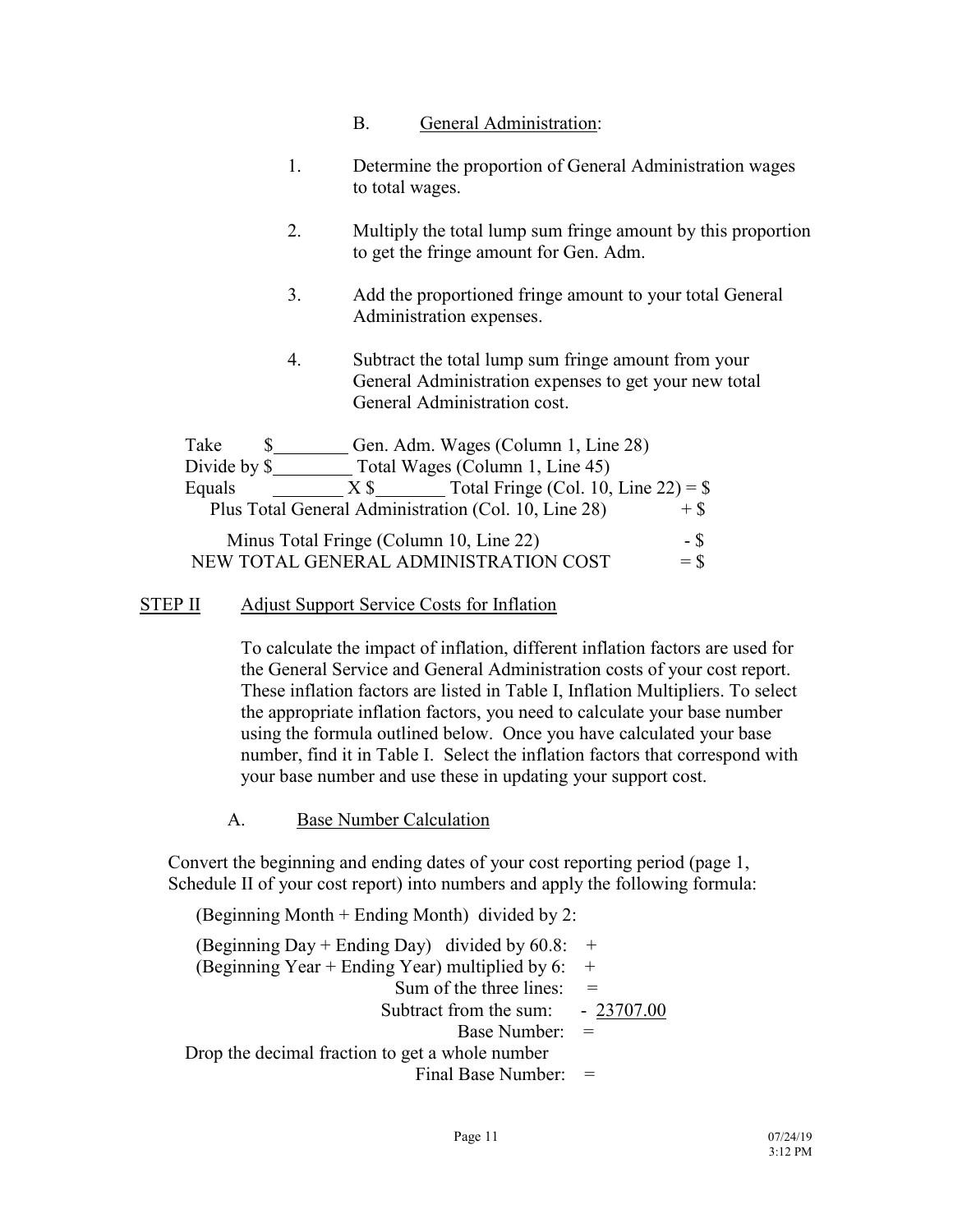If you have a decimal fraction that is greater than 0.4 and you round the whole number upward, it will reduce your multiplier and, consequently, your rate. So be sure you drop, not round, decimal fractions in this final step.

EXAMPLE: This example shows how to calculate the base number for a cost report covering a year starting July 1, 2013 and ending June 30, 2014.

#### *First, convert the dates to numbers: 7/1/2013 & 6/30/2014*

Next, put the numbers in the formula:

| Add 7 (Beg. Mo.) + 6 (End. Mo.), then divide by 2:                         | 6.500000         |
|----------------------------------------------------------------------------|------------------|
| Add 1 (Beg. Day) + 30 (End. Day), then divide by $60.8$ :                  | .509868          |
| Add 2013 (Beg. Yr.) + 2014 (End. Yr.), then multiply by 6: $+24,162,00000$ |                  |
| Sum of the three lines:                                                    | $= 24,169.00987$ |
| Subtract from the sum:                                                     | $-23,707,00000$  |
| Base Number:                                                               | 462.00987        |
|                                                                            |                  |
| Drop Decimal Fraction to get Final Base Number:                            | 462              |

#### B. Select the Appropriate Inflation Multipliers

Refer to Table I, Inflation Multipliers, and find the multipliers that correspond with the base number you have calculated.

General Services Multiplier: General Administration Multiplier:

Using the example above, the Inflation Multipliers from Table One which correspond with the base number 462 are 1.0425for General Services and 1.0436 for General Administration.

- C. Apply Inflation Multipliers to Update Cost
	- 1. Multiply your New Total General Services Cost (from Step I,A) by the appropriate multiplier from Table I:

New Total General Service Cost (Step I, A) \$ General Services Multiplier (Step II, B) X UPDATED GENERAL SERVICES COST = \$

2. Multiply your New Total General Administration Cost (from Step I, B) by the appropriate multiplier from Table I:

| New Total General Administration Cost |  |
|---------------------------------------|--|
| (Step I, B)                           |  |
| General Administration Multiplier     |  |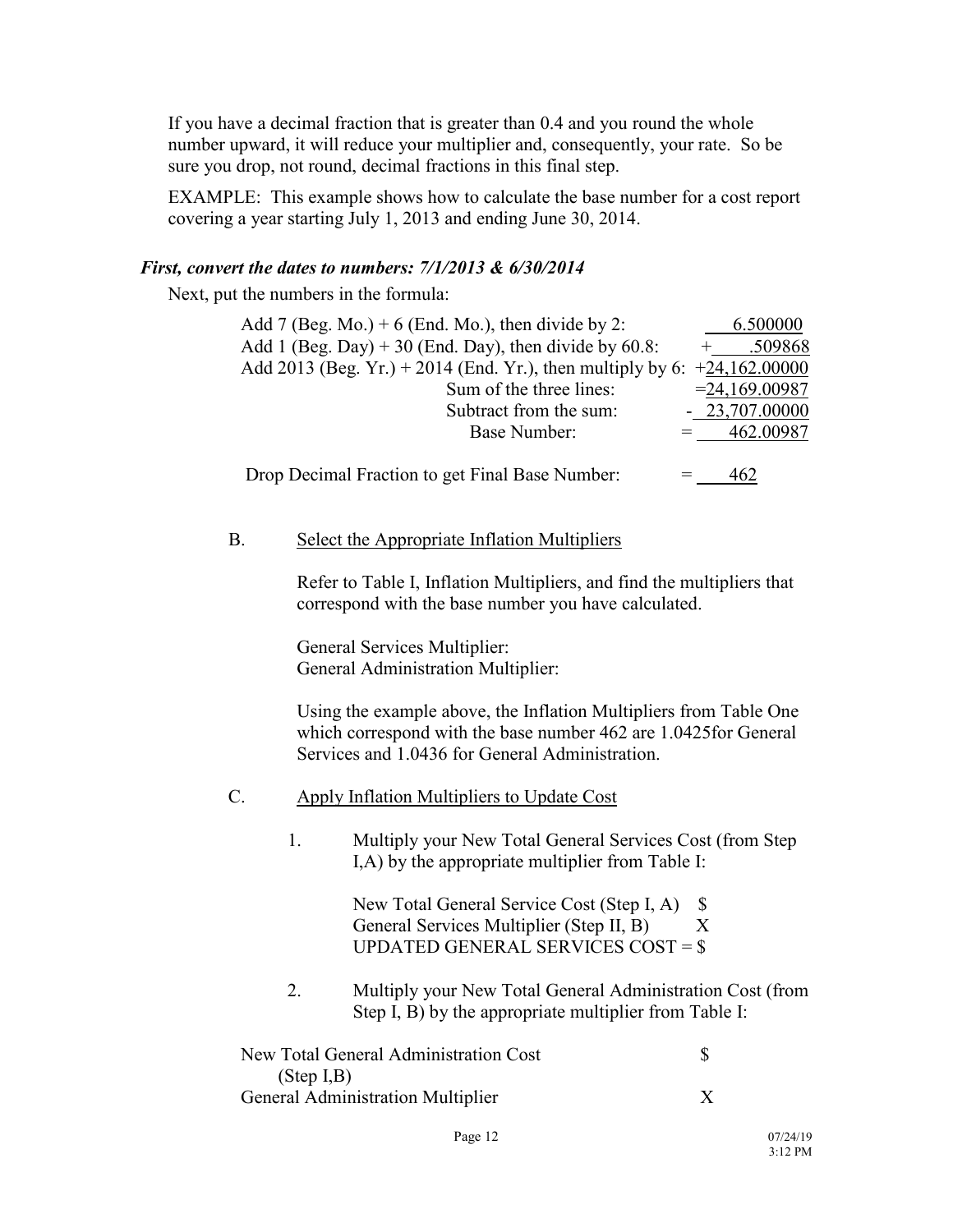### (Step II,B) UPDATED GENERAL ADMINISTRATION COST  $=$   $\frac{1}{5}$

# 3. Total your updated Support Costs (1 and 2). Updated General Services Costs (1)<br>
Undated General Administration Costs (2)  $+$  \$ Updated General Administration Costs (2) + \$ TOTAL UPDATED SUPPORT COSTS  $= $$ STEP III Convert Your Total Updated Support Costs (C, 3 above) to Per Diem Costs Use one of the two procedures below to compute per diem costs.

A. If the occupancy (Cost Report, page 2, Schedule III-C) is equal to or above 93 percent, divide your total updated support costs (Step II, C, 3, above) by the total patient days (Cost Report, Page 2, Schedule III-B, Column 5, Line 14).

Take Total Support Costs (Step II, C, 3 above):  $\$ Divide by Total Patient Days (Cost Report): Equals SUPPORT COSTS PER DIEM:  $\$\$$ 

# *OR*

B. If the occupancy is below 93 percent, calculate 93 percent of the licensed bed days (cost report, page 2, Schedule III-A, column 4, line 7). Then subtract the total patient days (cost report, page 2, Schedule III-B, column 5, line 14) from the result and calculate one-third of the difference. Then add the one-third difference to the total patient days to obtain your adjusted occupancy. Next divide your total updated support costs (Step II, C, 3 above) by your adjusted occupancy.

| Licensed Bed Days:                                |     |     |
|---------------------------------------------------|-----|-----|
| Multiplied by:                                    | .93 |     |
| Equals Line $(1)$ X Line $(2)$ :                  |     | (3) |
| Minus Total Patient Days:                         |     | (4) |
| Difference, line $(3)$ minus line $(4)$ :         |     | (5) |
| One-third of Difference, line (5) times $1/3$ : = |     | (6) |
| Plus Total Patient Days, line (4):                |     |     |
| Adjusted Occupancy, line (6) plus line (7): $=$   |     | (8) |

Take Total Support Costs (Step II, C, 3 above): \$ Divide by Adjusted Occupancy, line (8): Equals SUPPORT COSTS PER DIEM:  $=$  \$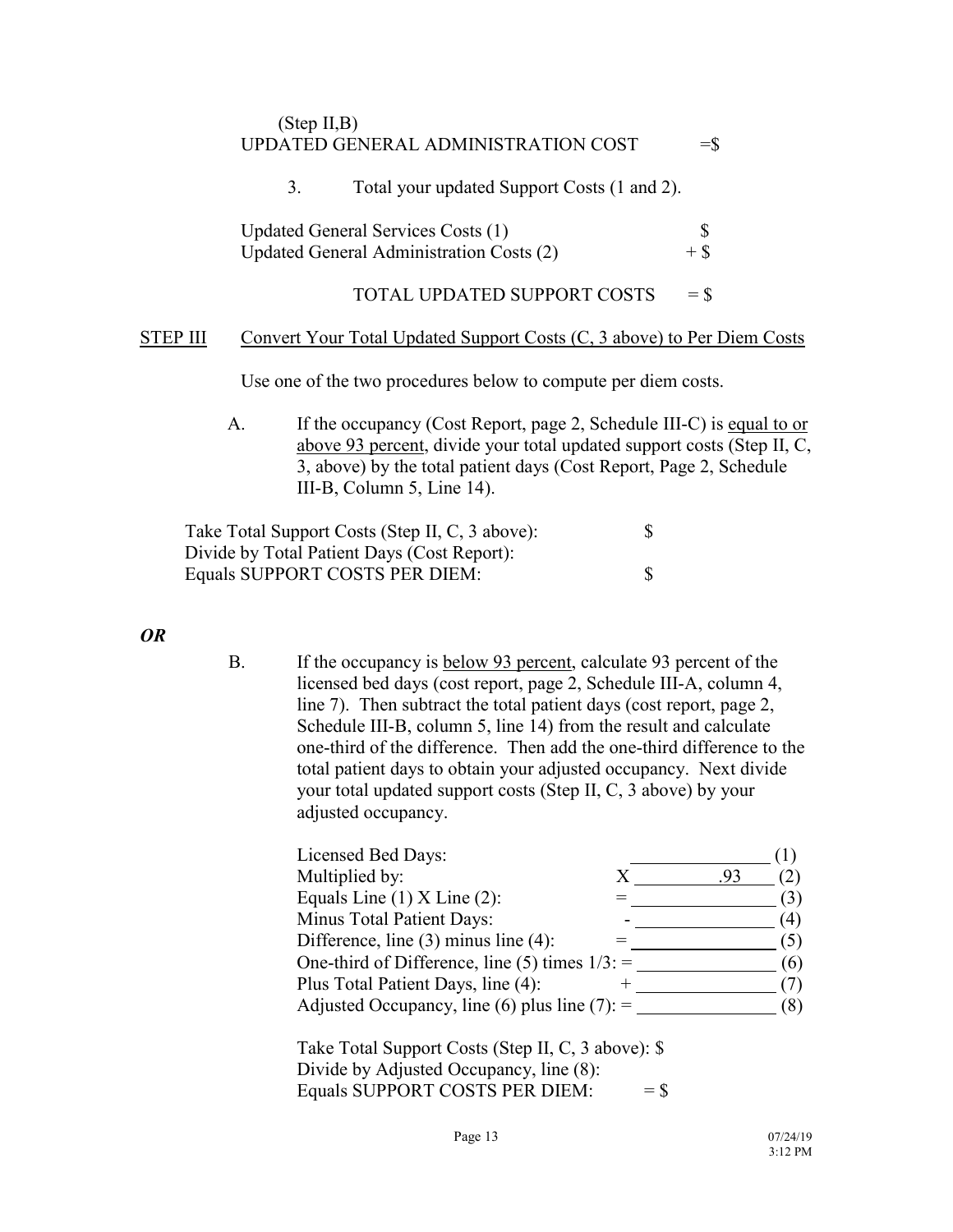## STEP IV Calculate Your Support Rate

The maximum allowable support reimbursement rate is the 75<sup>th</sup> percentile for your region. The  $35<sup>th</sup>$  and  $75<sup>th</sup>$  percentile rates by rate area are listed in Table II, Support Rate Percentiles by rate area. Use one of the three procedures below and refer to Table II to calculate your support rate.

- A. If your support costs per diem from Step III is equal to or greater than the  $75<sup>th</sup>$  percentile for your rate area, then your support rate is the 75th percentile rate listed in Table II.
- B. If your support costs per diem from Step III is equal to or greater than the  $35<sup>th</sup>$  percentile, but less than the  $75<sup>th</sup>$  percentile for your rate area, then your support rate is your support costs per diem plus 50 percent of the difference between your support costs per diem and the 75th percentile rate listed in Table II. Use the following procedure to calculate your rate:

| Take the 75 <sup>th</sup> Percentile Rate for your rate area: |        |     |     |
|---------------------------------------------------------------|--------|-----|-----|
| (Table II)                                                    |        |     |     |
| Subtract your Support Costs Per Diem:                         | - 8    |     |     |
| (Step III)                                                    |        |     |     |
| Equals the Difference, Line $(1)$ - Line $(2)$ :              |        |     | (3) |
| Multiply the Difference by .50, Line $(3)$ X .50:             |        | .50 | (4) |
| Equals One-half the Difference:                               | $=$ \$ |     | (5) |
| Add your Support Costs Per Diem (Step III):                   |        |     | (6) |
| Equals your Support Rate, Line $(5)$ + Line $(6)$ :           | $=$ S  |     |     |
|                                                               |        |     |     |

C. If your support cost per diem from Step III is below the  $35<sup>th</sup>$ percentile for your rate area, then your support rate is your support costs per diem plus 50 percent of the difference between your support costs per diem and the  $75<sup>th</sup>$  percentile rate up to a ceiling. This ceiling is equal to 50 percent of the difference between the  $35<sup>th</sup>$ and 75th percentiles plus \$.05. The ceiling for each rate area is listed in Table II. Use the following procedure to calculate your rate:

| Take the 75 <sup>th</sup> Percentile Rate for your rate area: |    |
|---------------------------------------------------------------|----|
| (Table II)                                                    |    |
| Subtract your Support Costs Per Diem:                         |    |
| (Stop III)                                                    |    |
| Equals the Difference, Line $(1)$ - Line $(2)$ :<br>$=$ S     |    |
| Multiply the Difference by .50, Line $(3)$ X .50:             | 4) |
| Equals One-half the Difference:                               |    |
| Compare one-half the difference, Line (5),                    |    |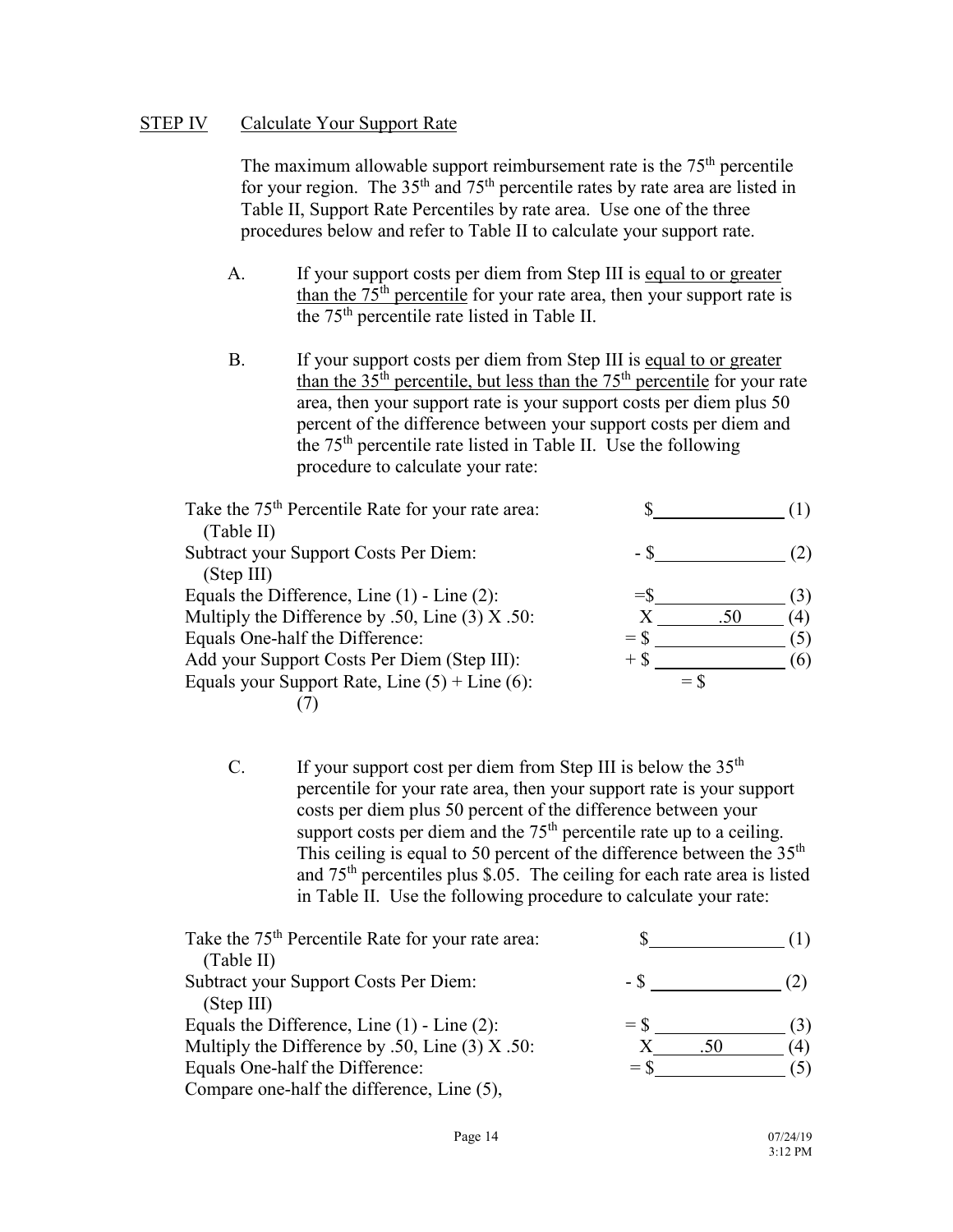| to the profit ceiling for your rate area in<br>Table II, and<br>Enter the Lower of the Two Amounts:<br>Add your Support Costs Per Diem (Step III):<br>Equals your Support Rate, Line $(6)$ + Line $(7)$ :<br>(8) | $=$ \$<br>$+$ \$ | $=$ \$ | (6)<br>(7) |
|------------------------------------------------------------------------------------------------------------------------------------------------------------------------------------------------------------------|------------------|--------|------------|
| Your Calculated SUPPORT RATE from<br>A, B, or C above:                                                                                                                                                           | \$               |        |            |
| D. Enter your $06/30/2019$ support rate from prior rate notification \$                                                                                                                                          |                  |        |            |
| E. Per 90.8% of your Calculated Support Rate from above                                                                                                                                                          | S                |        |            |
| F. Greater of D. or E. above                                                                                                                                                                                     | \$               |        |            |
| G. $3.45\%$ of F above                                                                                                                                                                                           |                  |        |            |
| H. $7/1/19$ Support Rate per Public Act 101-0010 F. + G. above                                                                                                                                                   |                  |        |            |